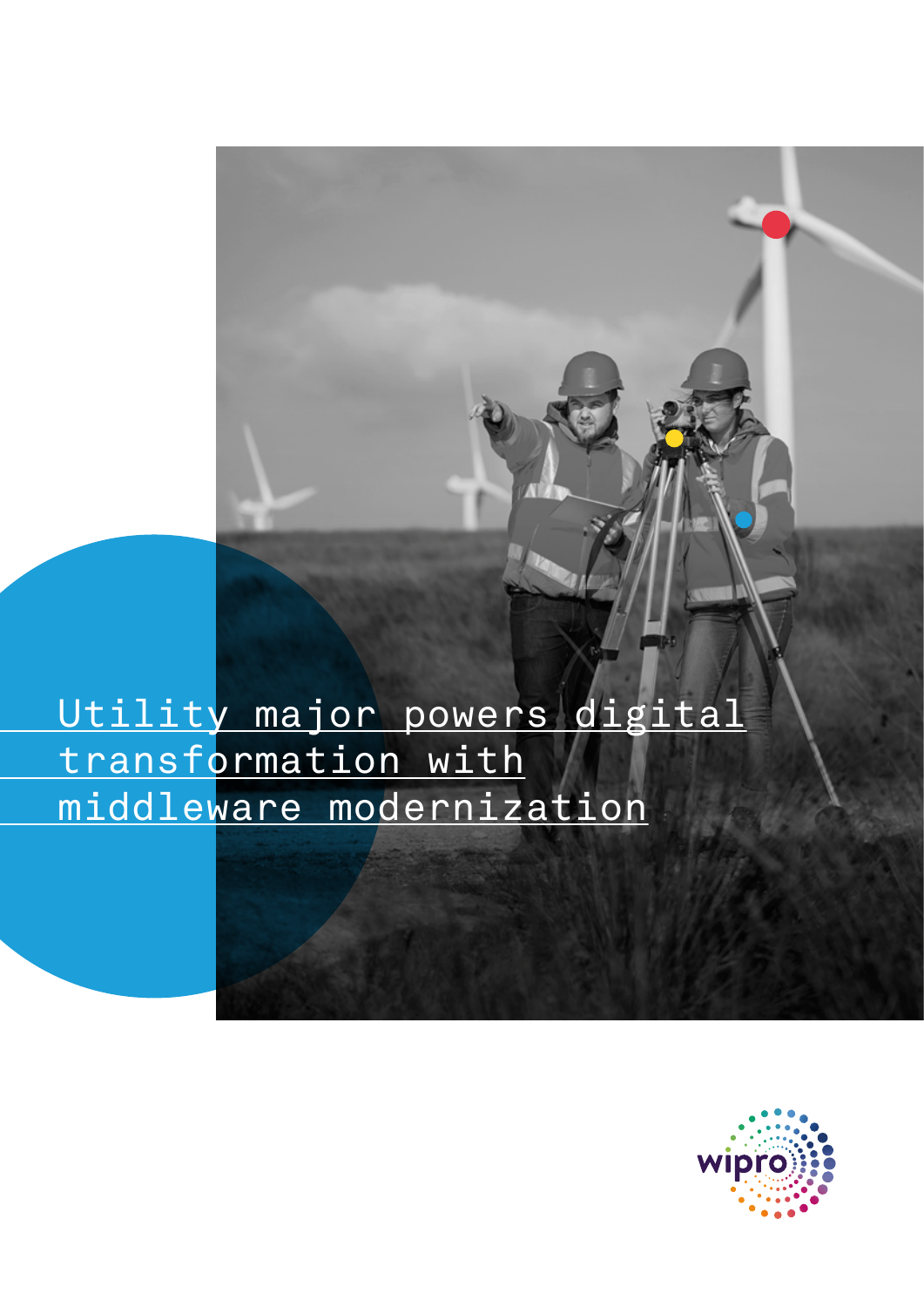## **Client background**

**Client:** Electricity and gas utility company

**Industry:** Utilities

**Core business:** Energy providers and property management

**Areas of operations:** US & UK

## **Challenges**

The client was using legacy middleware tools, which hindered development of new technological capabilities. Because of this, the client's incident management efforts were increasing and resource maintenance costs were high. Moreover, the current tools had reached end-of-service lifecycle, which left the client's systems vulnerable and at risk.

The utility major wanted to set up a future-ready middleware platform that could support enterprise-grade web services, API lifecycle governance, Managed File Transfer (MFT) capability, and hybrid integration along with better governance and monitoring.

# **Solution**

Wipro designed an integration platform using Oracle Fusion Middleware suite. The new middleware platform connected applications within and outside the enterprise.



The new platform is digital and future-ready, supporting Service Oriented Architecture (SOA), B2B integration, Business Process Management (BPM), hybrid integration, MFT, IoT and API management



The system design also enables DMZ class security, higher availability, scalability, stability and resilience

**A multinational utility company cuts business costs by 30% and achieves resource optimization by implementing an integrated middleware platform**



The platform is implemented across all major business units, such as transmission offices, corporate and shared services, system of operations, etc



The platform was enabled to provide end-to-end monitoring and governance of business processes, which was lacking in the previous middleware solution

#### **Business impact**



50% reduction in incident management efforts







Complete visibility of end-to-end business transactions



Optimum utilization of licenses and human resources through shared infrastructure and multi-location support across lines of businesses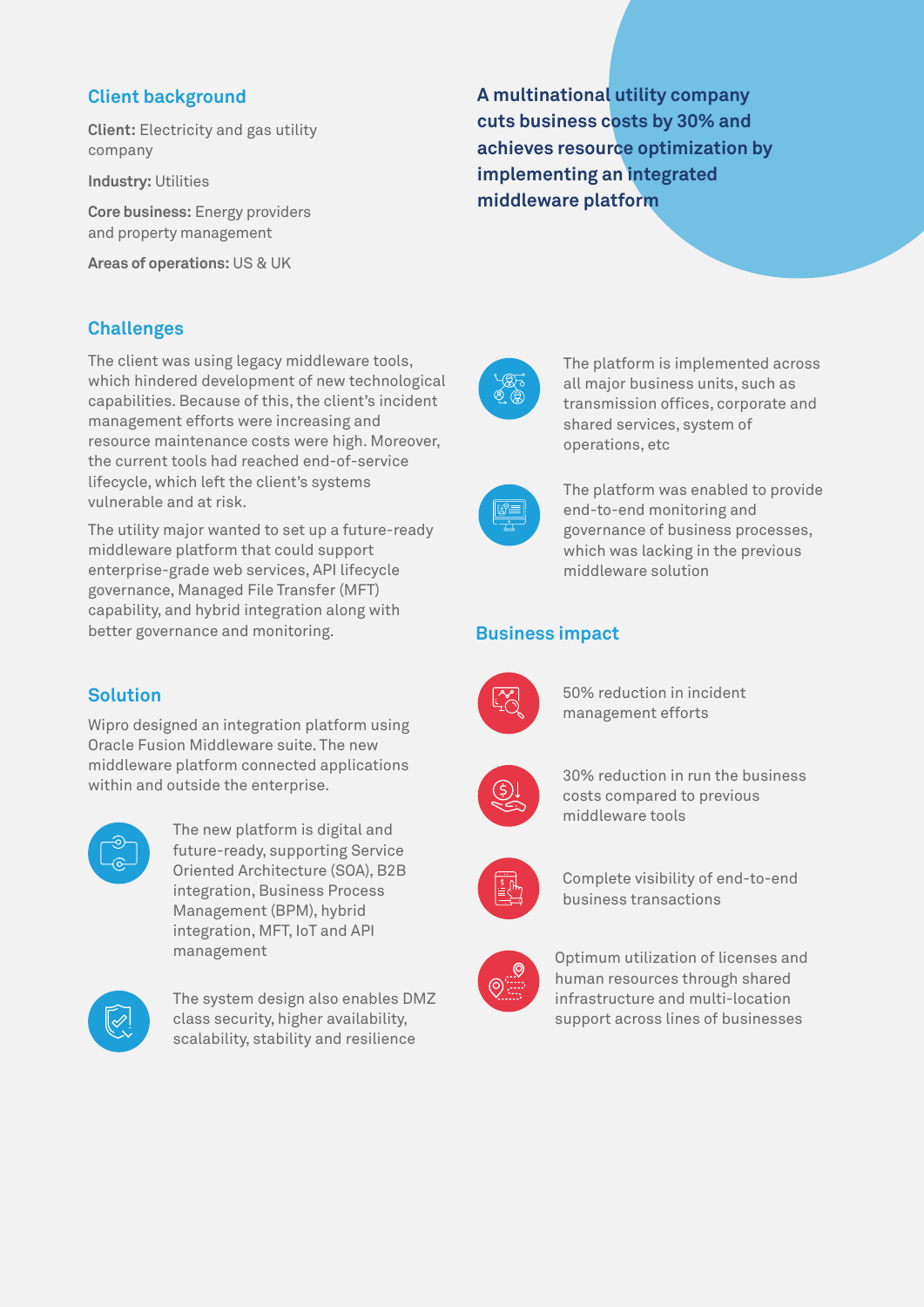

Faster on-boarding and deployment of major information service programs. The solution delivered a major business transformation (with 150 interfaces) within a year of implementation



Simplified operations by automating system alerts on failure of services



Wipro transformed the utilities major's digitalization landscape, not only by helping them modernize their systems, but also by ensuring they are ready to achieve their future digital goals. Their business operations are now more efficient, and better governed.

**Dibyendu Ballav,** Practice Head, API and Oracle Integration practice, Wipro Ltd.